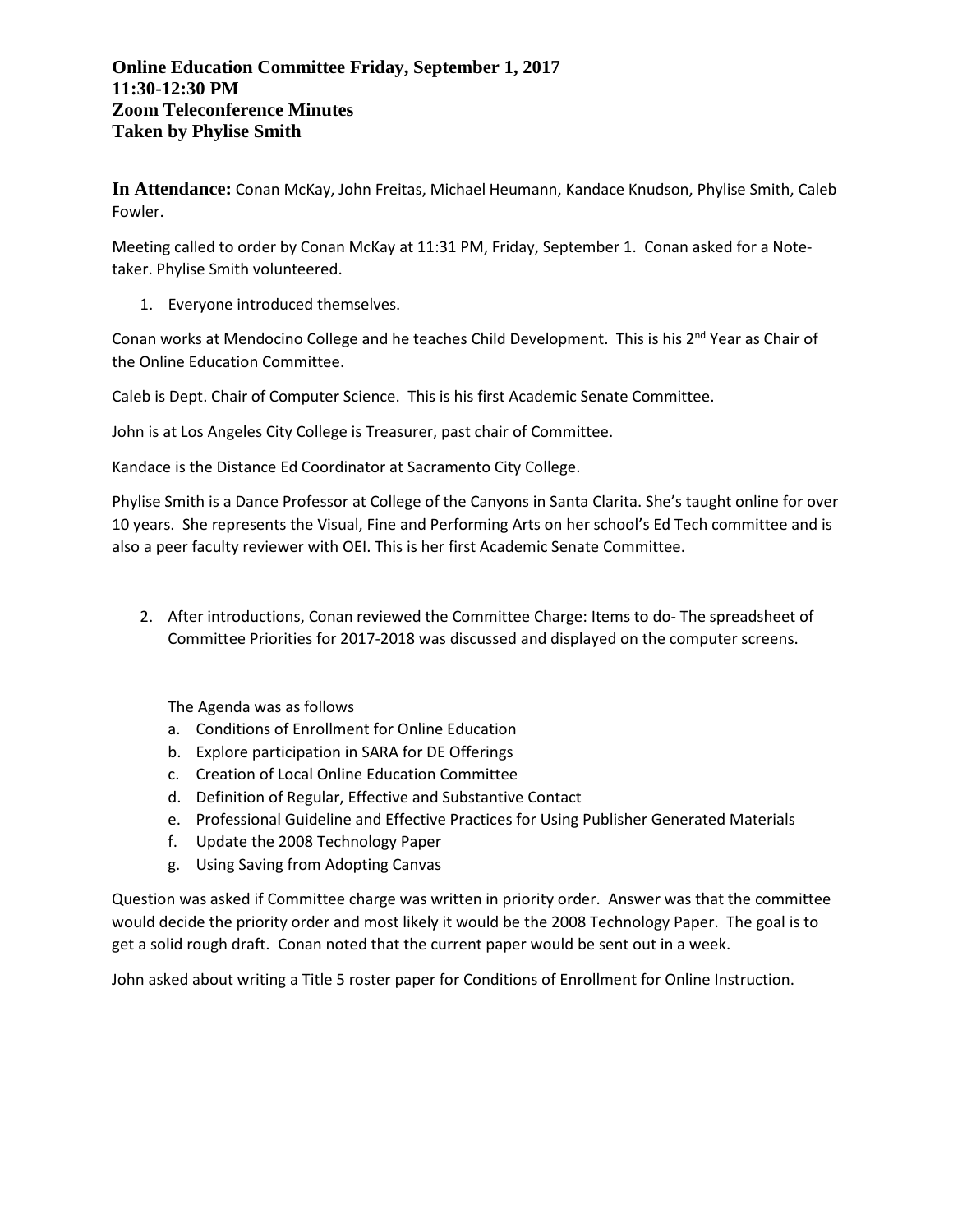## **Online Education Committee Friday, September 1, 2017 11:30-12:30 PM Zoom Teleconference Minutes Taken by Phylise Smith**

The Committee debated whether there was enough time to develop information on the Conditions of Enrollment. Kandace noted that other states have students participate in mandatory orientation and queried whether it was time to look at requirements for all students. She also said that participation we should keep informed about the discussions of the CCCCO Distance Ed Tech Advisory Committee that has recently been re-started.

Phylise asked how ESL and other students would be affected with mandatory orientation and specific conditions for enrollment. Her concern is that their access shouldn't be impeded. It was suggested that such concerns would be addressed in the updated paper.

Next Kandace asked if the Committee should look at the state federal definition of Regular Effective and Substantive Contact. It was suggested that the Committee could work with OEI on this item and to look at whether the OEI rubric addresses concerns relevant to this topic.

In reference to the remainder of the Agenda items, Conan noted that most schools likely had Online Education Committees but it was an item that could be researched. He also noted that it was important to review instructors Publisher Generated courses. The suggestion was made this review was necessary to avoid correspondence courses.

Question was asked whether the Committee would look into Regular Effective and Substantive Contact based upon a school's compressed and regular academic calendar. The Committee agreed that this was a topic that also could be addressed in the Technology paper.

Conan noted that schools need to utilize savings from adopting Canvas and the Committee should develop a mechanism for reviewing what campus are doing in regards to savings.

After discussion of the 2017-18 Committee priorities, it was decided that the update of the 2008 Tech paper would be the main priority. The goal is to have the paper by Spring 2018. The first draft should be ready by Feb, and 2<sup>nd</sup> draft should go to Plenary.

3. The next item of discussion was the Fall Plenary. Conan said the Plenary would take place on November 2-4 in Irvine. He asked if anyone had any breakout session topics. If so, the topics needed to be submitted immediately. He noted that Accessibility would most likely be discussed but other topics could be suggested. The question was asked about credit for online labs and non- credit but not all schools had this issue. So would this topic be germane?

Local resolutions and broad issues resolutions were discussed. The issue of faculty credit for lab online or non-credit classes might be a topic for a local resolution.

A question was asked about reimbursement for Plenary attendance. Attendance at plenary sessions is optional for Committee members. It's' best find local Academic Senate sponsorship.

The time frame for Area meetings was discussed. They take place October 13 and 14. Once all agenda items were covered, Conan asked if there were questions or other concerns. There were none.